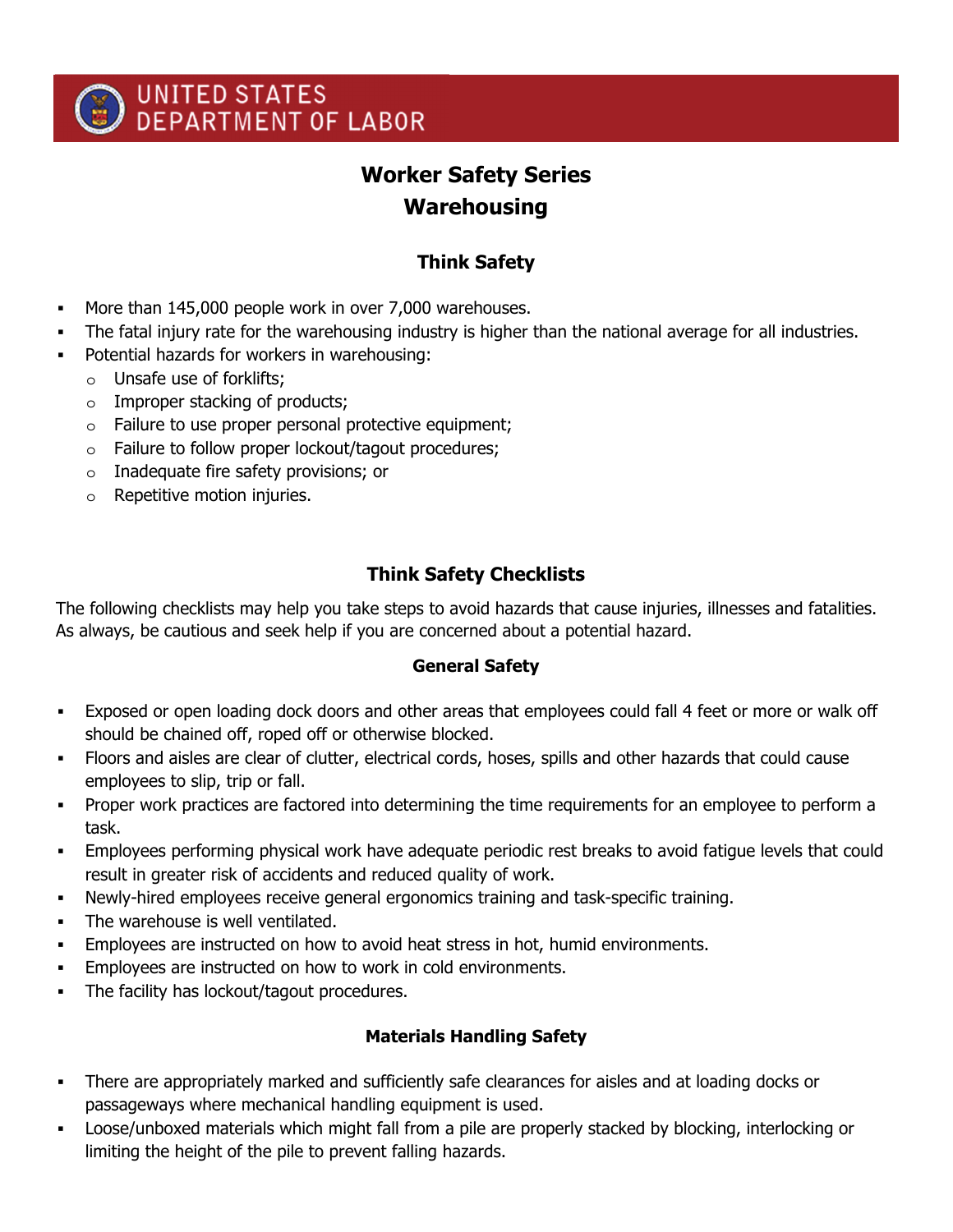- Bags, containers, bundles, etc. are stored in tiers that are stacked, blocked, interlocked and limited in height so that they are stable and secure to prevent sliding or collapse.
- Storage areas are kept free from accumulation of materials that could lead to tripping, fire, explosion or pest infestations.
- Excessive vegetation is removed from building entrances, work or traffic areas to prevent possible trip or fall hazards due to visual obstructions.
- Derail and/or bumper blocks are provided on spur railroad tracks where a rolling car could contact other cars being worked on and at entrances to buildings, work or traffic areas.
- Covers and/or guardrails are provided to protect personnel from the hazards of stair openings in floors, meter or equipment pits and similar hazards.
- **•** Personnel use proper lifting techniques.
- Elevators and hoists for lifting materials/ containers are properly used with adequate safe clearances, no obstructions, appropriate signals and directional warning signs.

## **Hazard Communication Safety**

- All hazardous materials containers are properly labeled, indicating the chemical's identity, the manufacturer's name and address, and appropriate hazard warnings.
- **There is an updated list of hazardous chemicals.**
- The facility has a written program that covers hazard determination, including Material Safety Data Sheets (MSDSs), labeling and training.
- There is a system to check that each incoming chemical is accompanied by a MSDS.
- All employees are trained in the requirements of the hazard communication standard, the chemical hazards to which they are exposed, how to read and understand a MSDS and chemical labels, and on what precautions to take to prevent exposure.
- All employee training is documented.
- All outside contractors are given a complete list of chemical products, hazards and precautions.
- Procedures have been established to maintain and evaluate the effectiveness of the current program.
- Employees use proper personal protective equipment when handling chemicals.
- All chemicals are stored according to the manufacturer's recommendations and local or national fire codes.

## **Forklift Safety**

- Powered industrial trucks (forklifts) meet the design and construction requirements established in American National Standard for Powered Industrial Trucks, Part II ANSI B56.1-1969.
- Written approval from the truck manufacturer has been obtained for any modifications or additions that affect the capacity and safe operation of the vehicle.
- Capacity, operation and maintenance instruction plates, tags or decals are changed to specify any modifications or additions to the vehicle.
- Nameplates and markings are in place and maintained in a legible condition.
- Forklifts that are used in hazardous locations are appropriately marked/approved for such use.
- Battery charging is conducted only in designated areas.
- Appropriate facilities are provided for flushing and neutralizing spilled electrolytes, for fire extinguishing, for protecting charging apparatus from damage by trucks and for adequate ventilation to disperse fumes from gassing batteries.
- Conveyors, overhead hoists or equivalent materials handling equipment are provided for handling batteries.
- Reinstalled batteries are properly positioned and secured.